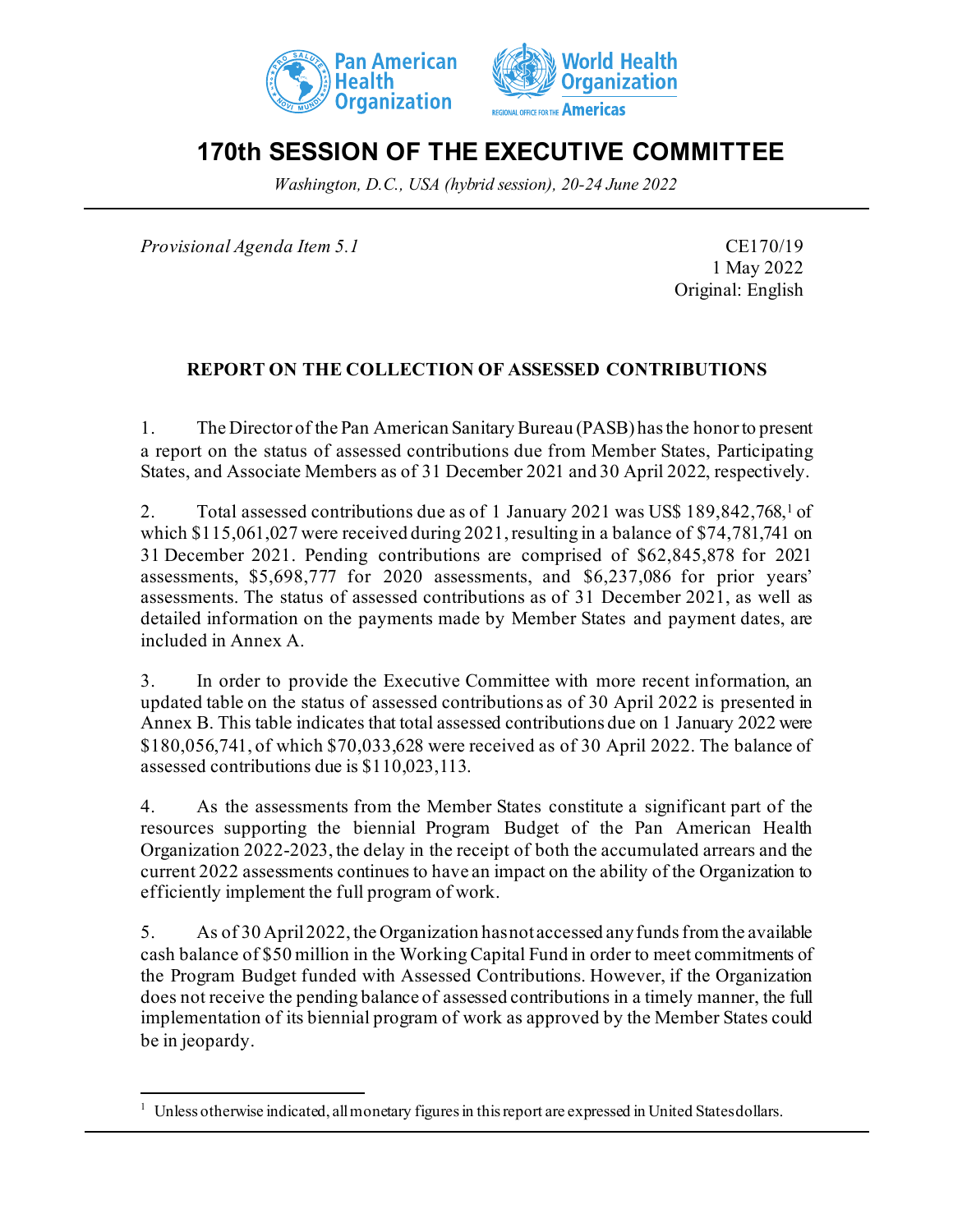6. The Organization continues to encourage the Member States to make prompt payment of their outstanding assessed contributions. As of 30 April 2022, one Member State is in arrears such that it is subject to Article 6.B of the Constitution of the Pan American Health Organization. The Bolivarian Republic of Venezuela has arrears totaling \$9,915,755, comprised of assessments due from 2017, 2018, 2019, 2020 and 2021, as well as its 2022 assessment of \$2,208,392. The last payment received from the Bolivarian Republic of Venezuela was in 2017. In addition, Curaçao and Puerto Rico have arrears for more than two years totaling \$92,146 and \$414,633, respectively. However, as Associate Members, they are not subject to Article 6.B.

7. PASB will provide the Executive Committee with an addendum including an updated report on the status of the assessed contributions in June 2022.

## **Action by the Executive Committee**

8. The Executive Committee is invited to take note of this report and consider adopting the proposed resolution presented in Annex C.

Annexes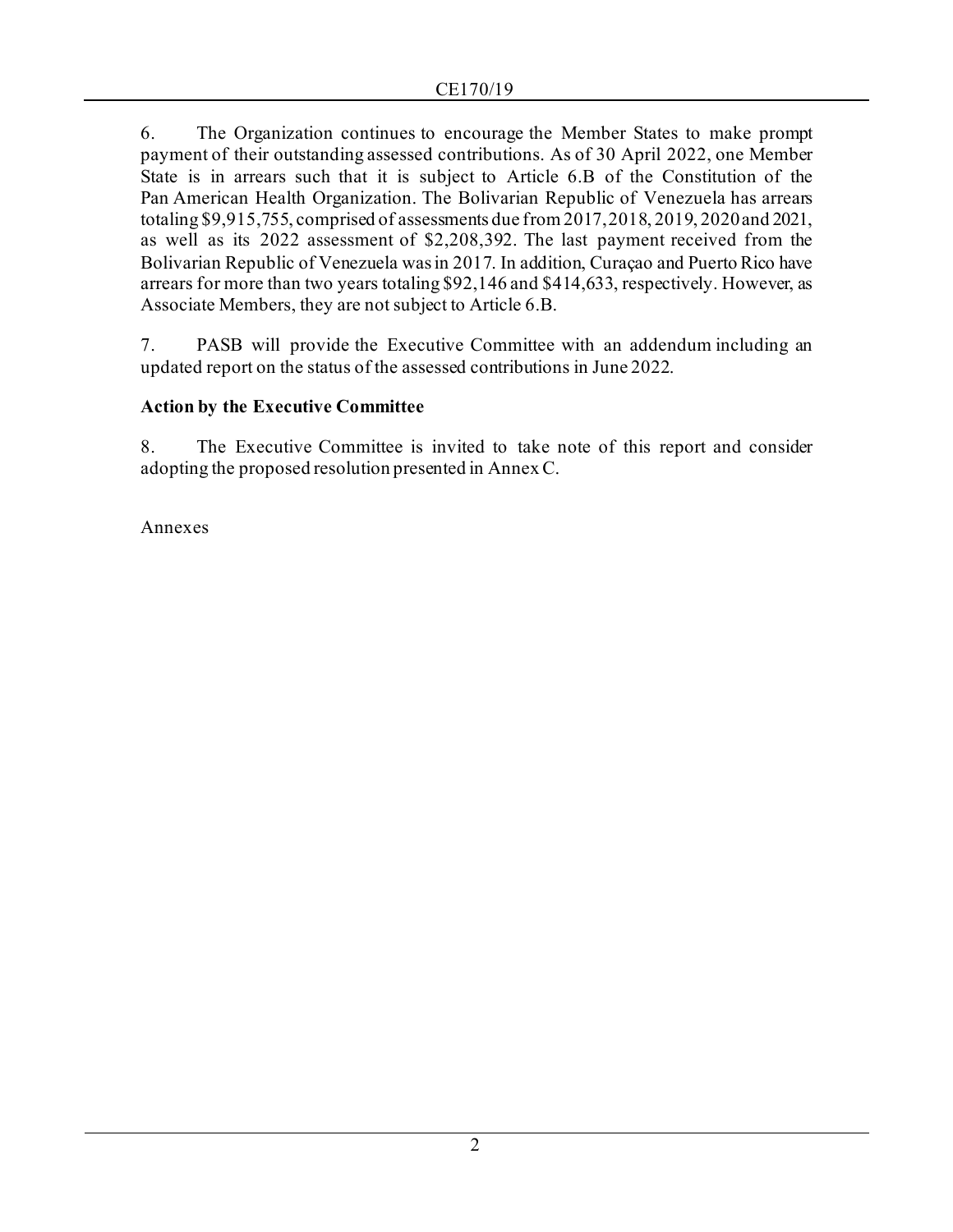| <b>ANNEX A</b>                                                                                          |                               |           |            |            |                        |                    |                  |                |  |
|---------------------------------------------------------------------------------------------------------|-------------------------------|-----------|------------|------------|------------------------|--------------------|------------------|----------------|--|
| PAN AMERICAN HEALTH ORGANIZATION                                                                        |                               |           |            |            |                        |                    |                  |                |  |
| STATEMENT OF ASSESSED CONTRIBUTIONS DUE FROM MEMBER STATES, PARTICIPATING STATES, AND ASSOCIATE MEMBERS |                               |           |            |            |                        |                    |                  |                |  |
| AS OF 31 DECEMBER 2021                                                                                  |                               |           |            |            |                        |                    |                  |                |  |
| (in U.S. Dollars)                                                                                       |                               |           |            |            |                        |                    |                  |                |  |
| <b>MEMBER STATES</b>                                                                                    | 2017                          | 2018      | 2019       | 2020       | 2021                   | <b>BALANCE DUE</b> | <b>COLLECTED</b> | <b>BALANCE</b> |  |
|                                                                                                         |                               |           |            |            |                        | 1/1/2021           | in 2021          | DUE            |  |
| ANTIGUA AND BARBUDA                                                                                     |                               |           |            | 21,384     | 28.188                 | 49,572             | 49,572           | 0              |  |
| <b>ARGENTINA</b>                                                                                        |                               |           | 2,814,500  | 2,916,000  | 3,138,588              | 8,869,088          | 2,814,700        | 6,054,388      |  |
| <b>BAHAMAS</b>                                                                                          |                               |           |            |            | 49,572                 | 49,572             | 49,572           |                |  |
| <b>BARBADOS</b>                                                                                         |                               |           |            |            | 31,104                 | 31,104             | 31,104           | 0              |  |
| <b>BELIZE</b>                                                                                           |                               |           |            | 21,384     | 28,188                 | 49,572             | 49,572           | 0              |  |
| <b>BOLIVIA</b>                                                                                          |                               |           |            |            | 72,900                 | 72,900             | 72.900           | 0              |  |
| <b>BRAZIL</b>                                                                                           |                               |           | 12,101,976 | 12,108,204 | 13,032,576             | 37,242,756         | 26,071,068       | 11,171,688     |  |
| CANADA (3)                                                                                              |                               |           |            |            | 10,293,628             | 10,293,628         | 10,293,628       |                |  |
| <b>CHILE</b>                                                                                            |                               |           |            | 687,337    | 1,480,356              | 2,167,693          | 0                | 2,167,693      |  |
| COLOMBIA (3)                                                                                            |                               |           |            |            | 1,713,636              | 1,713,636          | 0                | 1,713,636      |  |
| <b>COSTA RICA</b>                                                                                       |                               |           |            |            | 268,272                | 268,272            | 249,637          | 18,635         |  |
| <b>CUBA</b>                                                                                             |                               |           |            |            | 138,024                | 138,024            | 138,024          | 0              |  |
| <b>DOMINICA</b>                                                                                         |                               |           |            |            | 28,188                 | 28,188             | 28,188           | 0              |  |
| <b>DOMINICAN REPUBLIC</b>                                                                               |                               |           |            |            | 279,936                | 279,936            | 279,936          | 0              |  |
| <b>ECUADOR</b>                                                                                          |                               |           |            |            | 420,876                | 420,876            | 420,876          | 0              |  |
|                                                                                                         |                               |           |            |            |                        |                    |                  |                |  |
| EL SALVADOR                                                                                             |                               |           |            | 73,872     | 79,704                 | 153,576            | 0                | 153,576        |  |
| <b>GRENADA</b>                                                                                          |                               |           |            |            | 28,188                 | 28,188             | 28,188           | 0              |  |
| <b>GUATEMALA</b>                                                                                        |                               |           |            |            | 178,848                | 178,848            | 178,848          | 0              |  |
| <b>GUYANA</b>                                                                                           |                               |           |            |            | 28,188                 | 28,188             | 25,868           | 2,320          |  |
| <b>HAITI</b>                                                                                            |                               |           |            |            | 28,188                 | 28,188             | O                | 28,188         |  |
| <b>HONDURAS</b>                                                                                         |                               |           |            |            | 44,712                 | 44,712             | 44,712           | 0              |  |
| <b>JAMAICA</b>                                                                                          |                               |           |            |            | 55,404                 | 55,404             | 55,404           | 0              |  |
| <b>MEXICO</b>                                                                                           |                               |           |            |            | 6,769,008              | 6,769,008          | 6,769,008        | 0              |  |
| <b>NICARAGUA</b>                                                                                        |                               |           |            |            | 28,188                 | 28,188             | 28,188           | 0              |  |
| PANAMA                                                                                                  |                               |           |            |            | 200,232                | 200,232            | 200,232          | 0              |  |
|                                                                                                         |                               |           |            |            |                        |                    |                  |                |  |
| PARAGUAY                                                                                                |                               |           |            |            | 91,368                 | 91,368             | 0                | 91,368         |  |
| PERU                                                                                                    |                               |           |            | 961,180    | 1,051,704              | 2,012,884          | 1,313,932        | 698,952        |  |
| SAINT KITTS AND NEVIS                                                                                   |                               |           |            |            | 28,188                 | 28,188             | 28,188           | 0              |  |
| <b>SAINT LUCIA</b>                                                                                      |                               |           |            |            | 28,188                 | 28,188             | 21,357           | 6,831          |  |
| SAINT VINCENT AND THE GRENADINES                                                                        |                               |           |            |            | 28,188                 | 28,188             | 28,188           | 0              |  |
| <b>SURINAME</b>                                                                                         |                               |           |            |            | 28,188                 | 28,188             | 0                | 28,188         |  |
| TRINIDAD AND TOBAGO                                                                                     |                               |           |            |            | 135,108                | 135,108            | 135,108          |                |  |
| UNITED STATES OF AMERICA (3)                                                                            |                               |           |            | 44,246,400 | 62,709,020             | 106,955,420        | 64,809,432       | 42,145,988     |  |
| <b>URUGUAY</b>                                                                                          |                               |           |            | 289,656    | 312,012                | 601,668            | 601,668          |                |  |
| VENEZUELA (1) (3)                                                                                       | 2,091,119                     | 1,919,710 | 1,919,710  | 1,920,680  | 2,064,536              | 9,915,755          | O                | 9,915,755      |  |
| <b>SUBTOTAL</b>                                                                                         | 2,091,119                     | 1,919,710 | 16,836,186 | 63.246.097 | 104,921,192            | 189,014,304        | 114,817,098      | 74,197,206     |  |
| <b>PARTICIPATING STATES</b>                                                                             |                               |           |            |            |                        |                    |                  |                |  |
| <b>FRANCE</b>                                                                                           |                               |           |            | 1,499      | 141,912                | 143,411            | 142,122          | 1,289          |  |
| <b>NETHERLANDS</b>                                                                                      |                               |           |            |            | 28,188                 | 28,188             | 28,188           | 0              |  |
| UNITED KINGDOM                                                                                          |                               |           | 1,553      | 21,384     | 28,188                 | 51,125             | 24,047           | 27,078         |  |
| <b>SUBTOTAL</b>                                                                                         | $\overline{\phantom{a}}$      |           | 1,553      | 22,883     | 198,288                | 222,724            | 194,357          | 28,367         |  |
| <b>ASSOCIATE MEMBERS</b>                                                                                |                               |           |            |            |                        |                    |                  |                |  |
| ARUBA                                                                                                   |                               |           |            |            | 28,188                 | 28,188             | 0                | 28,188         |  |
| <b>CURACAO</b>                                                                                          |                               | 21,201    | 21,373     | 21,384     | 28,188                 | 92,146             | 0                | 92,146         |  |
| <b>PUERTO RICO</b>                                                                                      | 160,022                       | 24,288    | 79,663     | 79,704     | 70,956                 | 414,633            |                  | 414,633        |  |
| SINT MAARTEN                                                                                            |                               |           | 21,201     | 21,384     | 28,188                 | 70,773             | 49,572           | 21,201         |  |
| <b>SUBTOTAL</b>                                                                                         | 160,022                       | 45,489    | 122.237    | 122,472    | 155,520                | 605,740            | 49,572           | 556,168        |  |
| <b>TOTAL</b>                                                                                            | 2,251,141                     | 1,965,199 | 16,959,976 |            | 63,391,452 105,275,000 | 189,842,768        | 115.061.027      | 74,781,741     |  |
| (1) COUNTRIES SUBJECT TO ARTICLE 6.B                                                                    |                               |           |            |            |                        |                    |                  |                |  |
| (2) COUNTRIES WITH DEFERRED PAYMENT PLAN AND SUBJECT TO ARTICLE 6.B                                     |                               |           |            |            |                        |                    |                  |                |  |
| (3) COUNTRIES SUBJECT TO ADJUSTMENT FOR TAX EQUALIZATION FUND                                           |                               |           |            |            |                        |                    |                  |                |  |
| (4) COUNTRIES WITH DEFERRED PAYMENT PLAN NOT SUBJECT TO ARTICLE 6.B                                     |                               |           |            |            |                        |                    |                  |                |  |
|                                                                                                         |                               |           |            |            |                        |                    |                  |                |  |
| <b>AMOUNT</b><br><b>ADVANCE PAYMENTS</b>                                                                |                               |           |            |            |                        | <b>BALANCE DUE</b> | COLLECTED        | <b>BALANCE</b> |  |
| 45,684<br>Bahamas                                                                                       |                               |           |            |            |                        | 1/1/2021           | in 2021          | <b>DUE</b>     |  |
| Dominican Republic                                                                                      | 20 CONTRIBUTIONS FOR 2021     |           |            |            |                        | 105,275,000        | 42,429,122       | 62,845,878     |  |
| Mexico                                                                                                  | <b>CONTRIBUTIONS FOR 2020</b> |           |            |            |                        | 63,391,452         | 57,692,675       | 5,698,777      |  |
| Panama                                                                                                  | 7,325 PRIOR YEARS (2017-2019) |           |            |            |                        | 21,176,316         | 14,939,230       | 6,237,086      |  |
| <b>TOTAL</b>                                                                                            | 53,030 TOTAL                  |           |            |            |                        | 189,842,768        | 115,061,027      | 74,781,741     |  |
|                                                                                                         |                               |           |            |            |                        |                    |                  |                |  |

\* Puerto Rico 2017 figure includes the amount of \$80,808 for 2016.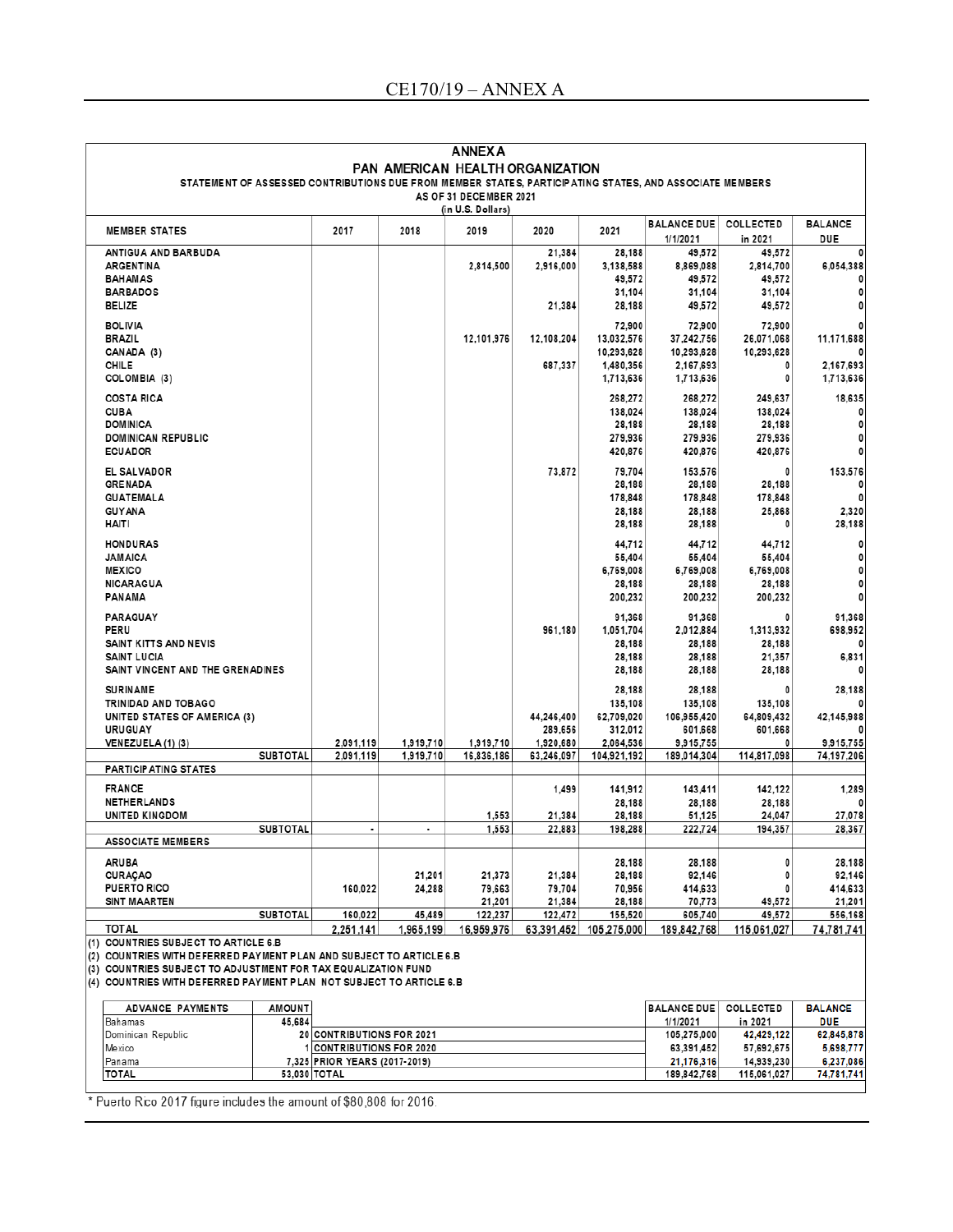| <b>PAN AMERICAN HEALTH ORGANIZATION</b>                             |
|---------------------------------------------------------------------|
| DETAIL OF RECEIPT AND APPLICATION OF ASSESSED CONTRIBUTION PAYMENTS |
| FOR THE PERIOD 1 JANUARY TO 31 DECEMBER 2021                        |
| (in U.S. Dollars)                                                   |

|                            |                                                                                    | <b>PAYMENTS APPLIED</b>                                                   |                                    |                              |                                                          |
|----------------------------|------------------------------------------------------------------------------------|---------------------------------------------------------------------------|------------------------------------|------------------------------|----------------------------------------------------------|
| <b>MEMBER</b>              | <b>DATE</b><br><b>RECEIVED</b>                                                     | <b>AMOUNT</b>                                                             | <b>PRIOR</b><br><b>YEARS</b>       | 2020                         | 2021                                                     |
| <b>ANTIGUA AND BARBUDA</b> | 8 III 21                                                                           | 49,572                                                                    |                                    | 21,384                       | 28,188                                                   |
| <b>ARGENTINA</b>           | <b>12 II 21</b><br><b>19 II 21</b><br>11 V 21                                      | 562,900<br>652,964<br>1,598,836                                           | 562,900<br>652,964<br>1,598,636    | 200                          |                                                          |
| <b>ARUBA</b>               |                                                                                    |                                                                           |                                    |                              |                                                          |
| <b>BAHAMAS</b>             | $1121$                                                                             | 49,572                                                                    |                                    |                              | 49,572                                                   |
| <b>BARBADOS</b>            | 13 V 21                                                                            | 31,104                                                                    |                                    |                              | 31,104                                                   |
| <b>BELIZE</b>              | 5 X 21                                                                             | 49,572                                                                    |                                    | 21,384                       | 28,188                                                   |
| <b>BOLIVIA</b>             | 17 IX 21                                                                           | 72,900                                                                    |                                    |                              | 72,900                                                   |
| <b>BRAZIL</b>              | <b>23 III 21</b><br>16 IV 21<br>2 VII 21<br><b>2 VII 21</b><br>29 IX 21<br>3 XI 21 | 196,792<br>1,378,104<br>10,527,080<br>7,230,134<br>4,878,005<br>1,860,953 | 196,792<br>1,378,104<br>10,527,080 | 7,230,134<br>4,878,005<br>65 | 1,860,888                                                |
| <b>CANADA</b>              | $\overline{1121}$                                                                  | 10,293,628                                                                |                                    |                              | 10,293,628                                               |
| <b>CHILE</b>               |                                                                                    |                                                                           |                                    |                              |                                                          |
| <b>COLOMBIA</b>            |                                                                                    |                                                                           |                                    |                              |                                                          |
| <b>COSTA RICA</b>          | 21 IV 21<br>12 V 21<br>21 VII 21<br><b>11 VIII 21</b><br>15 IX 21<br>10 XI 21      | 79,754<br>19,805<br>19,756<br>46,241<br>23,004<br>61,077                  |                                    |                              | 79,754<br>19,805<br>19,756<br>46,241<br>23,004<br>61,077 |
| <b>CUBA</b>                | 1 VII 21                                                                           | 138,024                                                                   |                                    |                              | 138,024                                                  |
| <b>CURAÇAO</b>             |                                                                                    |                                                                           |                                    |                              |                                                          |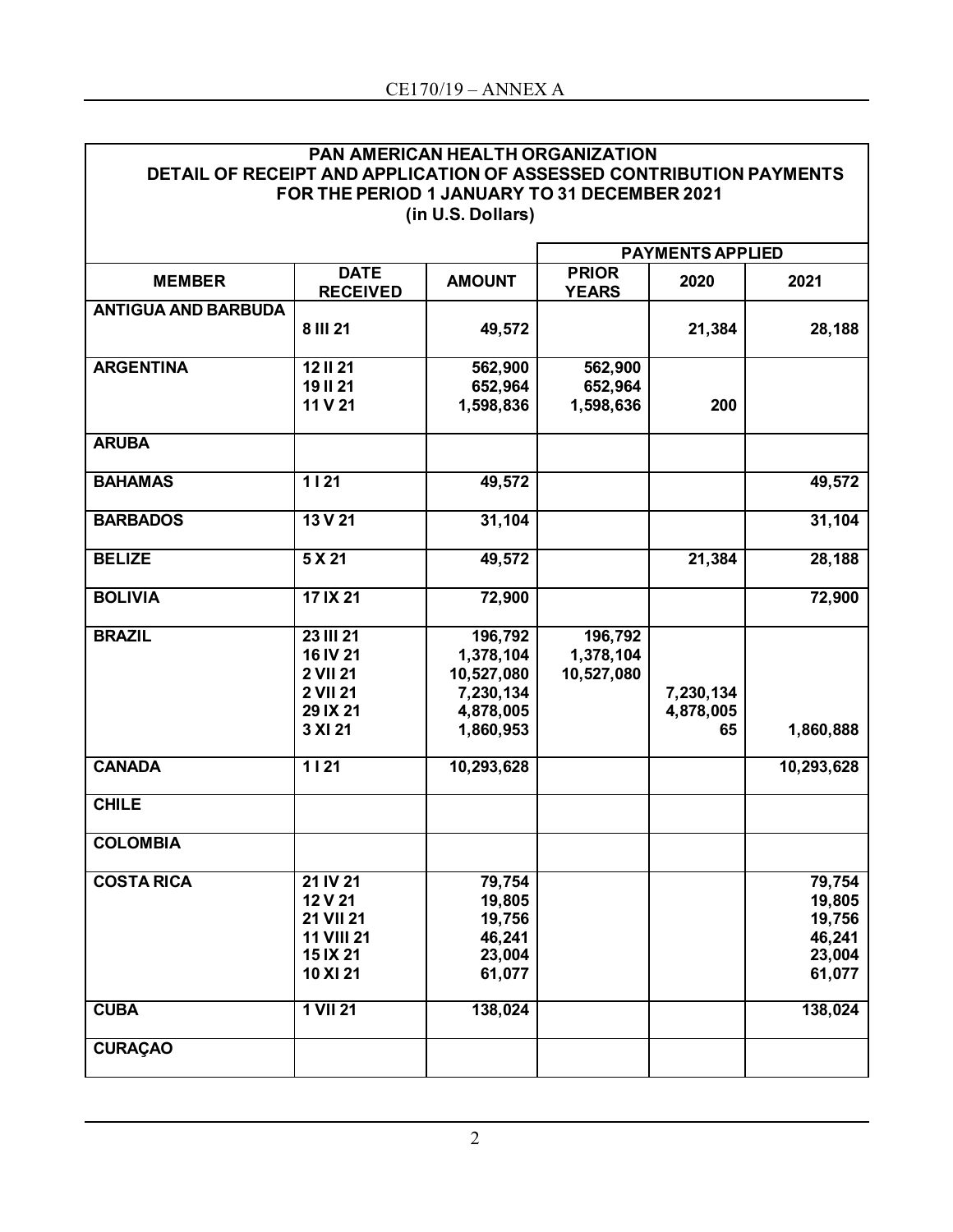| <b>PAN AMERICAN HEALTH ORGANIZATION</b>                             |
|---------------------------------------------------------------------|
| DETAIL OF RECEIPT AND APPLICATION OF ASSESSED CONTRIBUTION PAYMENTS |
| FOR THE PERIOD 1 JANUARY TO 31 DECEMBER 2021                        |
| (in U.S. Dollars)                                                   |

|                           |                                                                                                                 | <b>PAYMENTS APPLIED</b>                                                               |                              |       |                                                                                            |
|---------------------------|-----------------------------------------------------------------------------------------------------------------|---------------------------------------------------------------------------------------|------------------------------|-------|--------------------------------------------------------------------------------------------|
| <b>MEMBER</b>             | <b>DATE</b><br><b>RECEIVED</b>                                                                                  | <b>AMOUNT</b>                                                                         | <b>PRIOR</b><br><b>YEARS</b> | 2020  | 2021                                                                                       |
| <b>DOMINICA</b>           | 29 IX 21                                                                                                        | 28,188                                                                                |                              |       | 28,188                                                                                     |
| <b>DOMINICAN REPUBLIC</b> | 23 II 21                                                                                                        | 279,936                                                                               |                              |       | 279,936                                                                                    |
| <b>ECUADOR</b>            | 18 VI 21                                                                                                        | 420,876                                                                               |                              |       | 420,876                                                                                    |
| <b>EL SALVADOR</b>        |                                                                                                                 |                                                                                       |                              |       |                                                                                            |
| <b>FRANCE</b>             | 17 II 21                                                                                                        | 142,122                                                                               |                              | 1,499 | 140,623                                                                                    |
| <b>GRENADA</b>            | 21   21                                                                                                         | 28,188                                                                                |                              |       | 28,188                                                                                     |
| <b>GUATEMALA</b>          | <b>9 III 21</b>                                                                                                 | 178,848                                                                               |                              |       | 178,848                                                                                    |
| <b>GUYANA</b>             | $1121$<br>28 V 21                                                                                               | 3,337<br>22,531                                                                       |                              |       | 3,337<br>22,531                                                                            |
| <b>HAITI</b>              |                                                                                                                 |                                                                                       |                              |       |                                                                                            |
| <b>HONDURAS</b>           | <b>27 VIII 21</b>                                                                                               | 44,712                                                                                |                              |       | 44,712                                                                                     |
| <b>JAMAICA</b>            | <b>27 VII 21</b>                                                                                                | 55,404                                                                                |                              |       | 55,404                                                                                     |
| <b>MEXICO</b>             | 1121<br>21 VI 21<br>30 VII 21<br><b>28 VIII 21</b><br>24 IX 21<br>3 XI 21<br>6 XII 21<br>23 XII 21<br>31 XII 21 | 793,765<br>818,254<br>925,384<br>936,034<br>895,107<br>851,547<br>39,841<br>1,509,075 |                              |       | 1<br>793,765<br>818,254<br>925,384<br>936,034<br>895,107<br>851,547<br>39,841<br>1,509,075 |
| <b>NETHERLANDS</b>        | 8 XII 21                                                                                                        | 28,188                                                                                |                              |       | 28,188                                                                                     |
| <b>NICARAGUA</b>          | $1121$                                                                                                          | 28,188                                                                                |                              |       | 28,188                                                                                     |
| <b>PANAMA</b>             | $1121$<br><b>11 VIII 21</b>                                                                                     | 7,325<br>192,907                                                                      |                              |       | 7,325<br>192,907                                                                           |
| <b>PARAGUAY</b>           |                                                                                                                 |                                                                                       |                              |       |                                                                                            |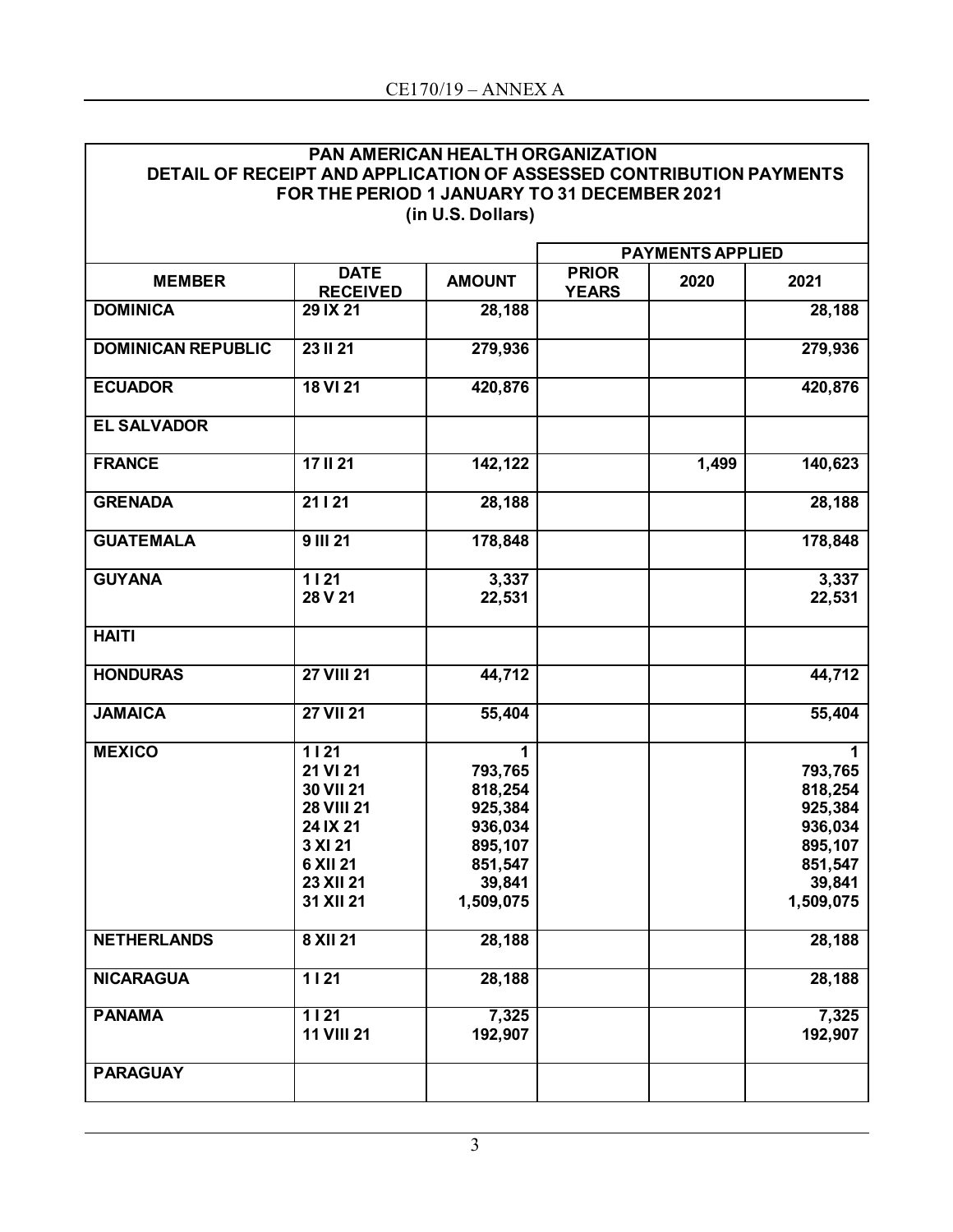| <b>PAN AMERICAN HEALTH ORGANIZATION</b>                             |
|---------------------------------------------------------------------|
| DETAIL OF RECEIPT AND APPLICATION OF ASSESSED CONTRIBUTION PAYMENTS |
| FOR THE PERIOD 1 JANUARY TO 31 DECEMBER 2021                        |
| (in U.S. Dollars)                                                   |

|                                            |                                                   |                                        |                              | <b>PAYMENTS APPLIED</b>  |                         |
|--------------------------------------------|---------------------------------------------------|----------------------------------------|------------------------------|--------------------------|-------------------------|
| <b>MEMBER</b>                              | <b>DATE</b><br><b>RECEIVED</b>                    | <b>AMOUNT</b>                          | <b>PRIOR</b><br><b>YEARS</b> | 2020                     | 2021                    |
| <b>PERU</b>                                | 11   21<br><b>17 III 21</b>                       | 365,390<br>948,542                     |                              | 365,390<br>595,790       | 352,752                 |
| <b>PUERTO RICO</b>                         |                                                   |                                        |                              |                          |                         |
| <b>SAINT KITTS AND NEVIS</b>               | 28 IV 21                                          | 28,188                                 |                              |                          | 28,188                  |
| <b>SAINT LUCIA</b>                         | 30 IV 21                                          | 21,357                                 |                              |                          | 21,357                  |
| <b>SAINT VINCENT AND</b><br>THE GRENADINES | 21 X 21                                           | 28,188                                 |                              |                          | 28,188                  |
| <b>SINT MAARTEN</b>                        | 5 X 21                                            | 49,572                                 | 21,201                       | 21,384                   | 6,987                   |
| <b>SURINAME</b>                            |                                                   |                                        |                              |                          |                         |
| <b>TRINIDAD AND TOBAGO</b>                 | 30 IX 21                                          | 135,108                                |                              |                          | 135,108                 |
| <b>UNITED KINGDOM</b>                      | 31 VIII 21                                        | 24,047                                 | 1,553                        | 21,384                   | 1,110                   |
| <b>UNITED STATES</b><br><b>OF AMERICA</b>  | 16 IV 21<br><b>15 VII 21</b><br><b>26 VIII 21</b> | 32,890,270<br>15,962,581<br>15,956,581 |                              | 32,890,270<br>11,356,130 | 4,606,451<br>15,956,581 |
| <b>URUGUAY</b>                             | 1 VI 21<br>20 X 21                                | 289,656<br>312,012                     |                              | 289,656                  | 312,012                 |
| <b>VENEZUELA</b>                           |                                                   |                                        |                              |                          |                         |
| <b>TOTAL</b>                               |                                                   | 115,061,027                            | 14,939,230                   | 57,692,675               | 42,429,122              |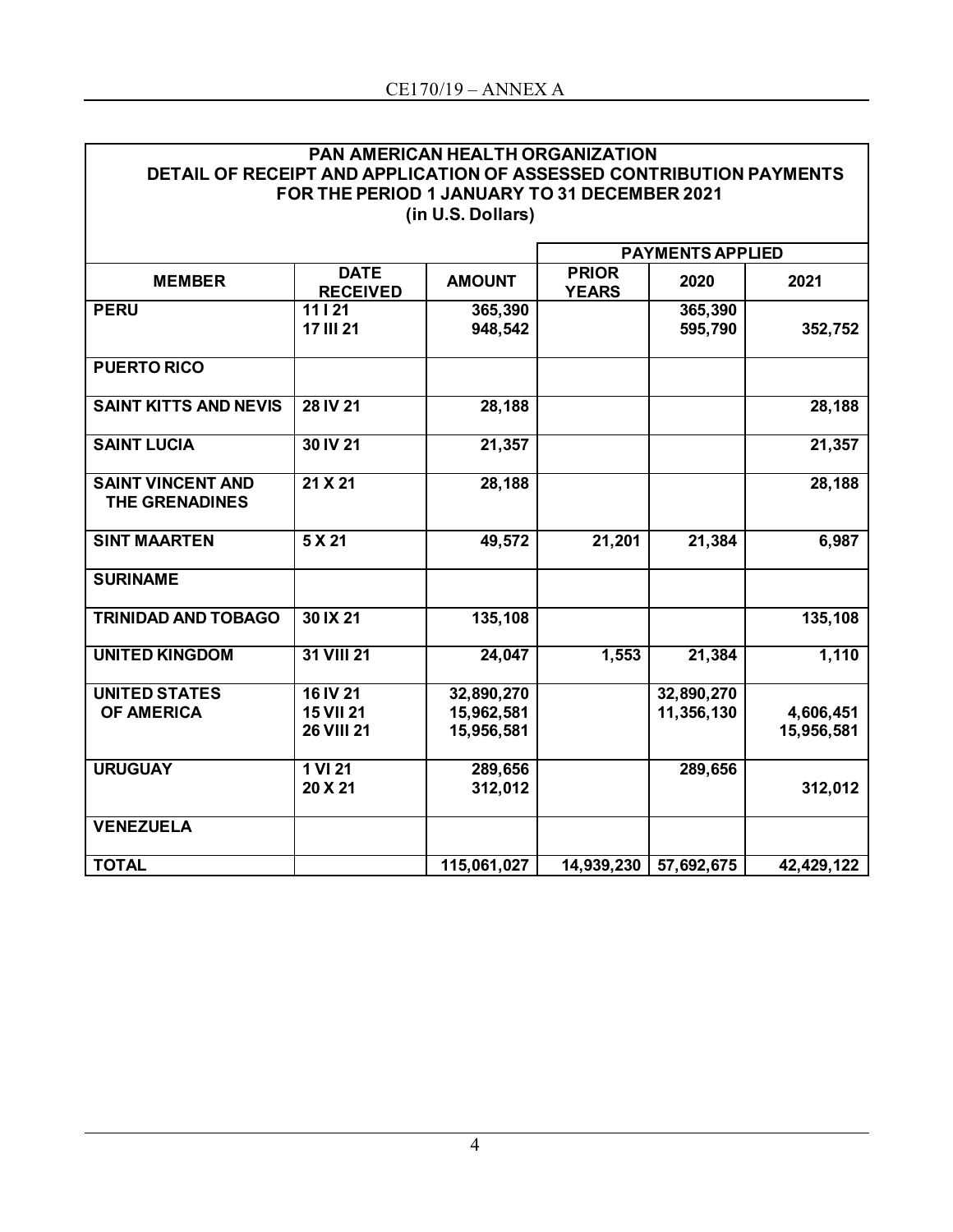|                                                           |                                                                                                                                      |                 |                                  |                      | <b>ANNEX B</b>                                                                                                                                                    |                       |                        |                                |                             |                              |
|-----------------------------------------------------------|--------------------------------------------------------------------------------------------------------------------------------------|-----------------|----------------------------------|----------------------|-------------------------------------------------------------------------------------------------------------------------------------------------------------------|-----------------------|------------------------|--------------------------------|-----------------------------|------------------------------|
|                                                           |                                                                                                                                      |                 |                                  |                      | PAN AMERICAN HEALTH ORGANIZATION<br>STATEMENT OF ASSESSED CONTRIBUTIONS DUE FROM MEMBER STATES, PARTICIPATING STATES AND ASSOCIATE MEMBERS<br>AS OF 30 APRIL 2022 |                       |                        |                                |                             |                              |
|                                                           |                                                                                                                                      |                 |                                  |                      | (in U.S. Dollars)                                                                                                                                                 |                       |                        |                                |                             |                              |
|                                                           | <b>MEMBER STATES</b>                                                                                                                 |                 | <b>2018 AND</b><br><b>PRIOR</b>  | 2019                 | 2020                                                                                                                                                              | 2021                  | 2022                   | <b>BALANCE DUE</b><br>1/1/2022 | <b>COLLECTED</b><br>in 2022 | <b>BALANCE</b><br><b>DUE</b> |
|                                                           | ANTIGUA AND BARBUDA                                                                                                                  |                 |                                  |                      |                                                                                                                                                                   |                       | 35.964                 | 35,964                         | 0                           | 35,964                       |
|                                                           | <b>ARGENTINA</b>                                                                                                                     |                 |                                  |                      | 2,915,800                                                                                                                                                         | 3,138,588             | 3,361,176              | 9,415,564                      | 1,315,800                   | 8,099,764                    |
|                                                           | <b>BAHAMAS</b>                                                                                                                       |                 |                                  |                      |                                                                                                                                                                   |                       | 52,488                 | 52.488                         | 45,684                      | 6,804                        |
|                                                           | <b>BARBADOS</b>                                                                                                                      |                 |                                  |                      |                                                                                                                                                                   |                       | 36,936                 | 36,936                         | 36,936                      | 0                            |
|                                                           | <b>BELIZE</b>                                                                                                                        |                 |                                  |                      |                                                                                                                                                                   |                       | 35,964                 | 35,964                         | 0                           | 35,964                       |
|                                                           | <b>BOLIVIA</b>                                                                                                                       |                 |                                  |                      |                                                                                                                                                                   |                       | 78,732                 | 78,732                         | 0                           | 78,732                       |
|                                                           | <b>BRAZIL</b>                                                                                                                        |                 |                                  |                      |                                                                                                                                                                   | 11,171,688            | 13,956,948             | 25.128.636                     | 0                           | 25, 128, 636                 |
|                                                           | CANADA (3)                                                                                                                           |                 |                                  |                      |                                                                                                                                                                   |                       | 11,020,684             | 11,020,684                     | 11,020,684                  |                              |
|                                                           | <b>CHILE</b>                                                                                                                         |                 |                                  |                      | 687,337                                                                                                                                                           | 1,480,356             | 1,585,332              | 3,753,025                      |                             | 3,753,025<br>0               |
|                                                           | COLOMBIA (3)                                                                                                                         |                 |                                  |                      |                                                                                                                                                                   | 1,713,636             | 1,835,136              | 3,548,772                      | 3,548,772                   |                              |
|                                                           | <b>COSTA RICA</b>                                                                                                                    |                 |                                  |                      |                                                                                                                                                                   | 18,635                | 286,740                | 305,375                        | 61,314                      | 244,061                      |
|                                                           | <b>CUBA</b>                                                                                                                          |                 |                                  |                      |                                                                                                                                                                   |                       | 147,709                | 147,709                        | 147,709                     |                              |
|                                                           | <b>DOMINICA</b>                                                                                                                      |                 |                                  |                      |                                                                                                                                                                   |                       | 35,964                 | 35,964                         |                             | 35,964                       |
|                                                           | <b>DOMINICAN REPUBLIC</b><br><b>ECUADOR</b>                                                                                          |                 |                                  |                      |                                                                                                                                                                   |                       | 300,348<br>450,036     | 300,348<br>450,036             | 300,348                     | 450,036                      |
|                                                           |                                                                                                                                      |                 |                                  |                      |                                                                                                                                                                   |                       |                        |                                |                             |                              |
|                                                           | <b>EL SALVADOR</b>                                                                                                                   |                 |                                  |                      | 73,872                                                                                                                                                            | 79,704                | 85,536                 | 239,112                        | 0                           | 239,112                      |
|                                                           | <b>GRENADA</b>                                                                                                                       |                 |                                  |                      |                                                                                                                                                                   |                       | 35,964                 | 35,964                         |                             | 35,964                       |
|                                                           | <b>GUATEMALA</b>                                                                                                                     |                 |                                  |                      |                                                                                                                                                                   |                       | 191,484                | 191,484                        | 191,484                     | n                            |
|                                                           | <b>GUYANA</b><br>HAITI                                                                                                               |                 |                                  |                      |                                                                                                                                                                   | 2,320<br>28,188       | 35,964<br>35,964       | 38,284<br>64,152               |                             | 38,284                       |
|                                                           |                                                                                                                                      |                 |                                  |                      |                                                                                                                                                                   |                       |                        |                                | 64,152                      | 0                            |
|                                                           | <b>HONDURAS</b>                                                                                                                      |                 |                                  |                      |                                                                                                                                                                   |                       | 48,600                 | 48,600                         | 0                           | 48,600                       |
|                                                           | <b>JAMAICA</b>                                                                                                                       |                 |                                  |                      |                                                                                                                                                                   |                       | 59,292                 | 59,292                         | 59,292                      |                              |
|                                                           | <b>MEXICO</b>                                                                                                                        |                 |                                  |                      |                                                                                                                                                                   |                       | 7.249.176              | 7,249,176                      | 3,791,195                   | 3,457,981                    |
|                                                           | <b>NICARAGUA</b>                                                                                                                     |                 |                                  |                      |                                                                                                                                                                   |                       | 35,964                 | 35,964                         | 35,964                      |                              |
|                                                           | PANAMA                                                                                                                               |                 |                                  |                      |                                                                                                                                                                   |                       | 213,840                | 213,840                        | 7,325                       | 206,515                      |
|                                                           | <b>PARAGUAY</b>                                                                                                                      |                 |                                  |                      |                                                                                                                                                                   | 91,368                | 97,200                 | 188,568                        |                             | 188,568                      |
|                                                           | PERU                                                                                                                                 |                 |                                  |                      |                                                                                                                                                                   | 698,952               | 1,125,576              | 1,824,528                      | 1,772,764                   | 51,764                       |
|                                                           | SAINT KITTS AND NEVIS                                                                                                                |                 |                                  |                      |                                                                                                                                                                   |                       | 35,964                 | 35,964                         |                             | 35,964                       |
|                                                           | <b>SAINT LUCIA</b>                                                                                                                   |                 |                                  |                      |                                                                                                                                                                   | 6,831                 | 35,964                 | 42,795                         | 0<br>0                      | 42,795                       |
|                                                           | SAINT VINCENT AND THE GRENADINES                                                                                                     |                 |                                  |                      |                                                                                                                                                                   |                       | 35,964                 | 35,964                         |                             | 35,964                       |
|                                                           | <b>SURINAME</b>                                                                                                                      |                 |                                  |                      |                                                                                                                                                                   | 28,188                | 35,964                 | 64,152                         |                             | 64,152                       |
|                                                           | TRINIDAD AND TOBAGO                                                                                                                  |                 |                                  |                      |                                                                                                                                                                   |                       | 144,828                | 144,828                        | 144.828                     | 0                            |
|                                                           | UNITED STATES OF AMERICA (3)<br><b>URU GUAY</b>                                                                                      |                 |                                  |                      |                                                                                                                                                                   | 42,145,988            | 59,661,800<br>333,396  | 101,807,788<br>333,396         | 47,340,612<br>0             | 54,467,176<br>333,396        |
|                                                           | VENEZUELA (1) (3)                                                                                                                    |                 | 4,010,829                        | 1,919,710            | 1,920,680                                                                                                                                                         | 2,064,536             | 2.208.392              | 12,124,147                     | 0                           | 12, 124, 147                 |
|                                                           |                                                                                                                                      | <b>SUBTOTAL</b> | 4,010,829                        | 1,919,710            | 5,597,689                                                                                                                                                         | 62,668,978            | 104,926,989            | 179,124,195                    | 69,884,863                  | 109,239,332                  |
|                                                           | <b>PARTICIPATING STATES</b>                                                                                                          |                 |                                  |                      |                                                                                                                                                                   |                       |                        |                                |                             |                              |
|                                                           | <b>FRANCE</b>                                                                                                                        |                 |                                  |                      |                                                                                                                                                                   | 1,289                 | 109,870                | 111.159                        | 106,546                     | 4,613                        |
|                                                           | NETHERLANDS                                                                                                                          |                 |                                  |                      |                                                                                                                                                                   |                       | 35,964                 | 35,964                         | 0                           | 35,964                       |
|                                                           | <b>UNITED KINGDOM</b>                                                                                                                |                 |                                  |                      |                                                                                                                                                                   | 27,078                | 35,964                 | 63,042                         | 42,219                      | 20,823                       |
|                                                           |                                                                                                                                      | <b>SUBTOTAL</b> |                                  |                      |                                                                                                                                                                   | 28,367                | 181,798                | 210,165                        | 148,765                     | 61,400                       |
|                                                           | <b>ASSOCIATE MEMBERS</b>                                                                                                             |                 |                                  |                      |                                                                                                                                                                   |                       |                        |                                |                             |                              |
|                                                           | <b>ARUBA</b>                                                                                                                         |                 |                                  |                      |                                                                                                                                                                   | 28,188                | 35,964                 | 64.152                         | 0                           | 64,152                       |
|                                                           | <b>CURAÇÃO</b>                                                                                                                       |                 | 21,201                           | 21,373               | 21,384                                                                                                                                                            | 28,188                | 35,964                 | 128,110                        | 0                           | 128,110                      |
|                                                           | <b>PUERTO RICO</b>                                                                                                                   |                 | 184,310                          | 79,663               | 79,704                                                                                                                                                            | 70,956                | 58,321                 | 472,954                        | 0                           | 472,954                      |
|                                                           | <b>SINT MAARTEN</b>                                                                                                                  |                 |                                  |                      |                                                                                                                                                                   | 21,201                | 35,964                 | 57,165                         | 0                           | 57,165                       |
|                                                           | <b>TOTAL</b>                                                                                                                         | <b>SUBTOTAL</b> | 205,511<br>4,216,340             | 101,036<br>2.020.746 | 101,088<br>5,698,777                                                                                                                                              | 148,533<br>62.845.878 | 166,213<br>105,275,000 | 722,381<br>180,056,741         | 0<br>70,033,628             | 722,381<br>110,023,113       |
|                                                           | (1) COUNTRIES SUBJECT TO ARTICLE 6.B                                                                                                 |                 |                                  |                      |                                                                                                                                                                   |                       |                        |                                |                             |                              |
|                                                           | (2) COUNTRIES WITH DEFERRED PAYMENT PLAN AND SUBJECT TO ARTICLE 6.B<br>(3) COUNTRIES SUBJECT TO ADJUSTMENT FOR TAX EQUALIZATION FUND |                 |                                  |                      |                                                                                                                                                                   |                       |                        |                                |                             |                              |
|                                                           | (4) COUNTRIES WITH DEFERRED PAYMENT PLAN NOT SUBJECT TO ARTICLE 6.B                                                                  |                 |                                  |                      |                                                                                                                                                                   |                       |                        | <b>BALANCE DUE</b><br>1/1/2022 | <b>COLLECTED</b><br>in 2022 | <b>BALANCE</b><br>DUE        |
|                                                           | ADVANCE PAYMENTS                                                                                                                     |                 | AMOUNT CONTRIBUTIONS FOR 2022    |                      |                                                                                                                                                                   |                       |                        | 105,275,000                    | 24,084,062                  | 81,190,938                   |
|                                                           | Dominican Republic                                                                                                                   |                 | 50 CONTRIBUTIONS FOR 2021        |                      |                                                                                                                                                                   |                       |                        | 62,845,878                     | 44,633,766                  | 18,212,112                   |
|                                                           | Haiti                                                                                                                                |                 | 42,748 CONTRIBUTIONS FOR 2020    |                      |                                                                                                                                                                   |                       |                        | 5,698,777                      | 1,315,800                   | 4,382,977                    |
|                                                           | Nicaragua                                                                                                                            |                 | 42,828 CONTRIBUTIONS FOR 2019    |                      |                                                                                                                                                                   |                       |                        | 2,020,746                      | 0                           | 2,020,746                    |
|                                                           |                                                                                                                                      |                 | CONTRIBUTIONS FOR 2018 AND PRIOR |                      |                                                                                                                                                                   |                       |                        | 4,216,340                      | 0                           | 4,216,340                    |
| 85,626 TOTAL<br>70,033,628<br><b>TOTAL</b><br>180,056,741 |                                                                                                                                      |                 |                                  |                      |                                                                                                                                                                   |                       |                        | 110,023,113                    |                             |                              |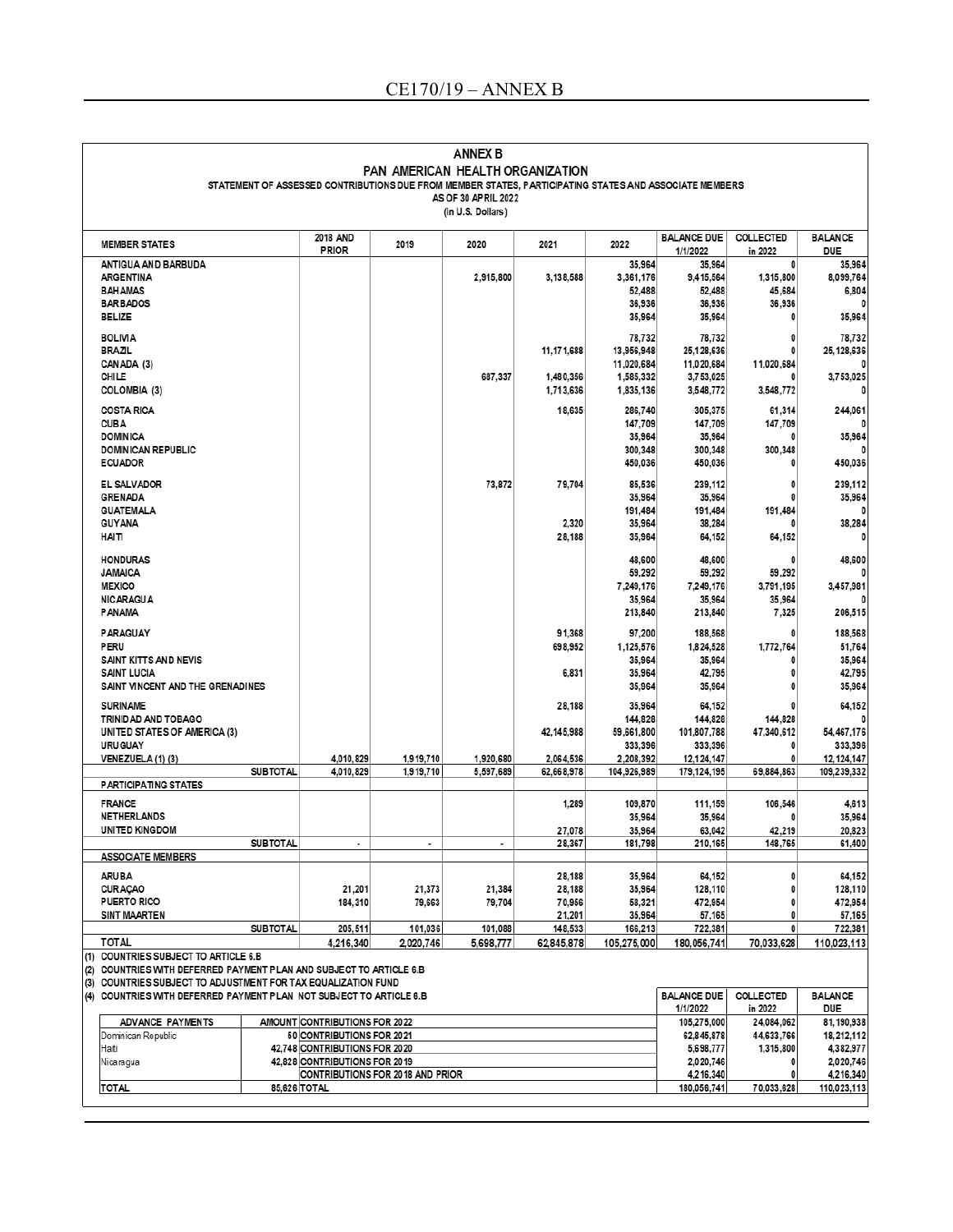| <b>PAN AMERICAN HEALTH ORGANIZATION</b>                             |
|---------------------------------------------------------------------|
| DETAIL OF RECEIPT AND APPLICATION OF ASSESSED CONTRIBUTION PAYMENTS |
| FOR THE PERIOD 1 JANUARY TO 30 APRIL 2022                           |
| (in U.S. Dollars)                                                   |
|                                                                     |

|                            |                                                 |                  | <b>PAYMENTS APPLIED</b> |                  |  |  |
|----------------------------|-------------------------------------------------|------------------|-------------------------|------------------|--|--|
| <b>MEMBER</b>              | <b>DATE</b><br><b>RECEIVED</b>                  | <b>AMOUNT</b>    | <b>PRIOR YEARS</b>      | 2022             |  |  |
| <b>ANTIGUA AND BARBUDA</b> |                                                 |                  |                         |                  |  |  |
| <b>ARGENTINA</b>           | 27122                                           | 1,315,800        | 1,315,800               |                  |  |  |
| <b>ARUBA</b>               |                                                 |                  |                         |                  |  |  |
| <b>BAHAMAS</b>             | 19122                                           | 45,684           |                         | 45,684           |  |  |
| <b>BARBADOS</b>            | 26   22                                         | 36,936           |                         | 36,936           |  |  |
| <b>BELIZE</b>              |                                                 |                  |                         |                  |  |  |
| <b>BOLIVIA</b>             |                                                 |                  |                         |                  |  |  |
| <b>BRAZIL</b>              |                                                 |                  |                         |                  |  |  |
| <b>CANADA</b>              | 14122                                           | 11,020,684       |                         | 11,020,684       |  |  |
| <b>CHILE</b>               |                                                 |                  |                         |                  |  |  |
| <b>COLOMBIA</b>            | $\overline{10}$ $\overline{11}$ $\overline{22}$ | 31,831           | 31,831                  |                  |  |  |
|                            | <b>18 III 22</b>                                | 3,516,941        | 1,681,805               | 1,835,136        |  |  |
| <b>COSTA RICA</b>          | <b>23 II 22</b><br><b>22 III 22</b>             | 41,029<br>20,285 | 18,635                  | 22,394<br>20,285 |  |  |
| <b>CUBA</b>                | <b>22 II 22</b>                                 | 147,709          |                         | 147,709          |  |  |
| <b>CURAÇAO</b>             |                                                 |                  |                         |                  |  |  |
| <b>DOMINICA</b>            |                                                 |                  |                         |                  |  |  |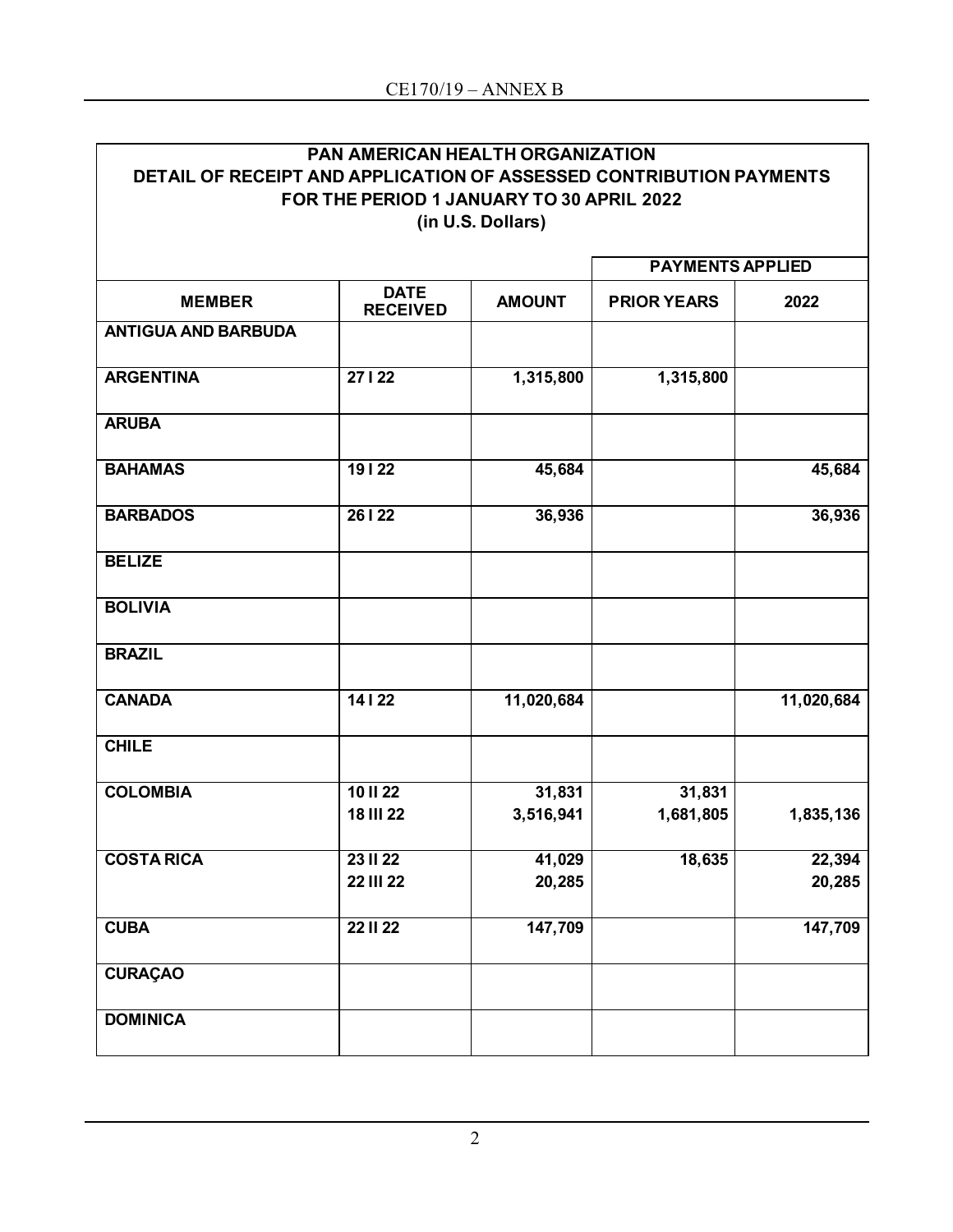| <b>PAN AMERICAN HEALTH ORGANIZATION</b>                             |
|---------------------------------------------------------------------|
|                                                                     |
|                                                                     |
| DETAIL OF RECEIPT AND APPLICATION OF ASSESSED CONTRIBUTION PAYMENTS |
|                                                                     |
| FOR THE PERIOD 1 JANUARY TO 30 APRIL 2022                           |
|                                                                     |
| (in U.S. Dollars)                                                   |
|                                                                     |

|                           | <b>PAYMENTS APPLIED</b>              |                  |                    |               |
|---------------------------|--------------------------------------|------------------|--------------------|---------------|
| <b>MEMBER</b>             | <b>DATE</b><br><b>RECEIVED</b>       | <b>AMOUNT</b>    | <b>PRIOR YEARS</b> | 2022          |
| <b>DOMINICAN REPUBLIC</b> | $\frac{1}{1122}$<br><b>14 III 22</b> | 20<br>300,328    |                    | 20<br>300,328 |
| <b>ECUADOR</b>            |                                      |                  |                    |               |
| <b>EL SALVADOR</b>        |                                      |                  |                    |               |
| <b>FRANCE</b>             | <b>15 III 22</b>                     | 106,546          | 1,289              | 105,257       |
| <b>GRENADA</b>            |                                      |                  |                    |               |
| <b>GUATEMALA</b>          | $\overline{1 \parallel 22}$          | 191,484          |                    | 191,484       |
| <b>GUYANA</b>             |                                      |                  |                    |               |
| <b>HAITI</b>              | <b>22 II 22</b><br>5 IV 22           | 28,188<br>35,964 | 28,188             | 35,964        |
| <b>HONDURAS</b>           |                                      |                  |                    |               |
| <b>JAMAICA</b>            | 25 IV 22                             | 59,292           |                    | 59,292        |
| <b>MEXICO</b>             | $\overline{1122}$<br>1 IV 22         | 1<br>3,791,194   |                    | 3,791,194     |
| <b>NETHERLANDS</b>        |                                      |                  |                    |               |
| <b>NICARAGUA</b>          | 26   22                              | 35,964           |                    | 35,964        |
| <b>PANAMA</b>             | $1122$                               | 7,325            |                    | 7,325         |
| <b>PARAGUAY</b>           |                                      |                  |                    |               |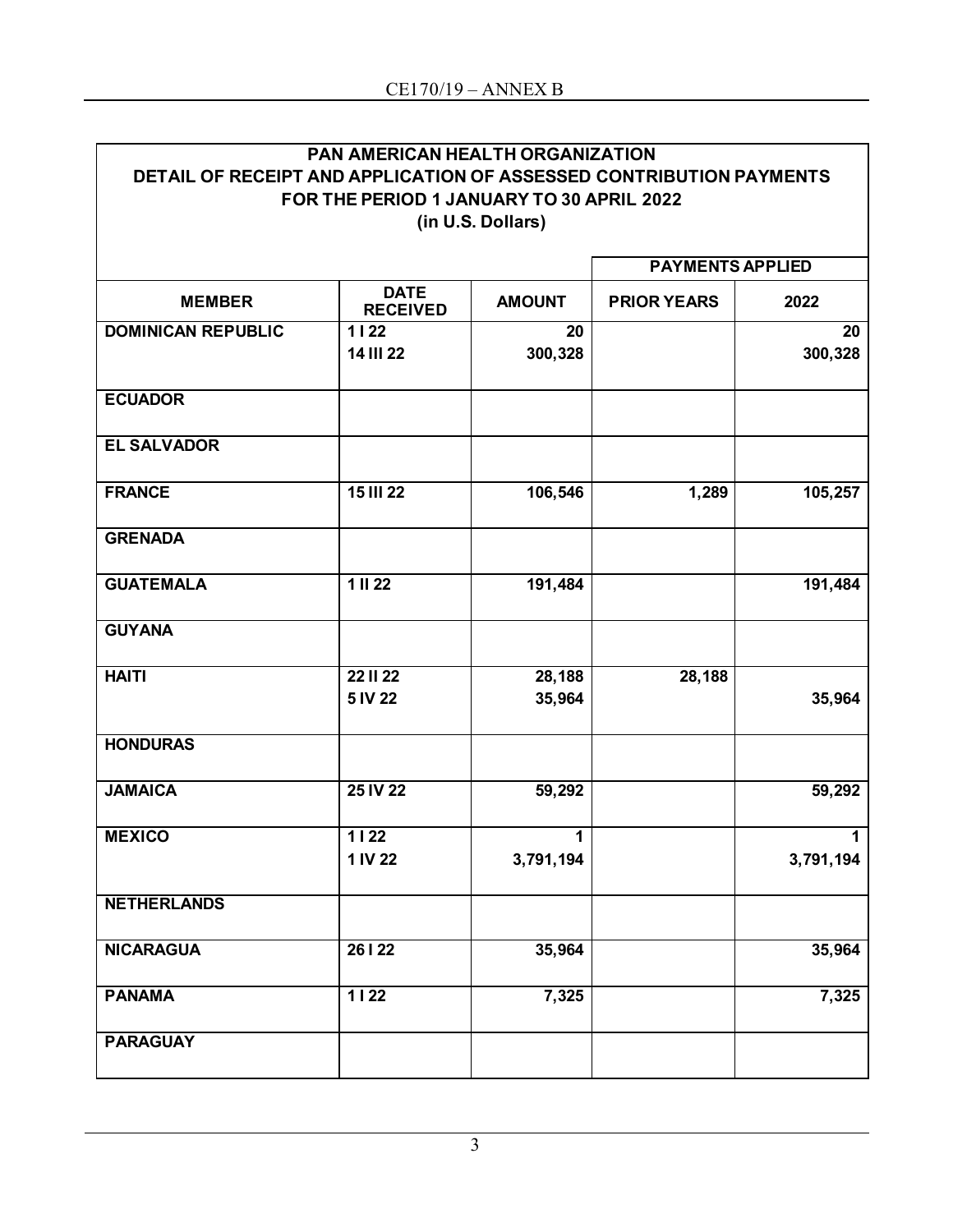|                                                                     | <b>PAN AMERICAN HEALTH ORGANIZATION</b>   |                         |                    |            |
|---------------------------------------------------------------------|-------------------------------------------|-------------------------|--------------------|------------|
| DETAIL OF RECEIPT AND APPLICATION OF ASSESSED CONTRIBUTION PAYMENTS |                                           |                         |                    |            |
|                                                                     | FOR THE PERIOD 1 JANUARY TO 30 APRIL 2022 |                         |                    |            |
|                                                                     |                                           | (in U.S. Dollars)       |                    |            |
|                                                                     |                                           | <b>PAYMENTS APPLIED</b> |                    |            |
|                                                                     | <b>DATE</b>                               |                         |                    |            |
| <b>MEMBER</b>                                                       | <b>RECEIVED</b>                           | <b>AMOUNT</b>           | <b>PRIOR YEARS</b> | 2022       |
| <b>PERU</b>                                                         | 11122                                     | 778,630                 | 698,952            | 79,678     |
|                                                                     | <b>18 III 22</b>                          | 994,134                 |                    | 994,134    |
| <b>PUERTO RICO</b>                                                  |                                           |                         |                    |            |
| <b>SAINT KITTS AND NEVIS</b>                                        |                                           |                         |                    |            |
| <b>SAINT LUCIA</b>                                                  |                                           |                         |                    |            |
| <b>SAINT VINCENT AND</b>                                            |                                           |                         |                    |            |
| <b>THE GRENADINES</b>                                               |                                           |                         |                    |            |
| <b>SINT MAARTEN</b>                                                 |                                           |                         |                    |            |
| <b>SURINAME</b>                                                     |                                           |                         |                    |            |
| <b>TRINIDAD AND</b>                                                 | <b>7 IV 22</b>                            | 144,828                 |                    | 144,828    |
| <b>TOBAGO</b>                                                       |                                           |                         |                    |            |
| <b>UNITED KINGDOM</b>                                               | 31122                                     | 20,212                  | 20,212             |            |
|                                                                     | <b>17 II 22</b>                           | 4,561                   | 4,561              |            |
|                                                                     | <b>2 III 22</b>                           | 17,446                  | 2,305              | 15,141     |
| <b>UNITED STATES</b>                                                | 6122                                      | 31,925,162              | 31,925,162         |            |
| <b>OF AMERICA</b>                                                   | 15 IV 22                                  | 15,415,450              | 10,220,826         | 5,194,624  |
| <b>URUGUAY</b>                                                      |                                           |                         |                    |            |
| <b>VENEZUELA</b>                                                    |                                           |                         |                    |            |
| <b>TOTAL</b>                                                        |                                           | 70,033,628              | 45,949,566         | 24,084,062 |